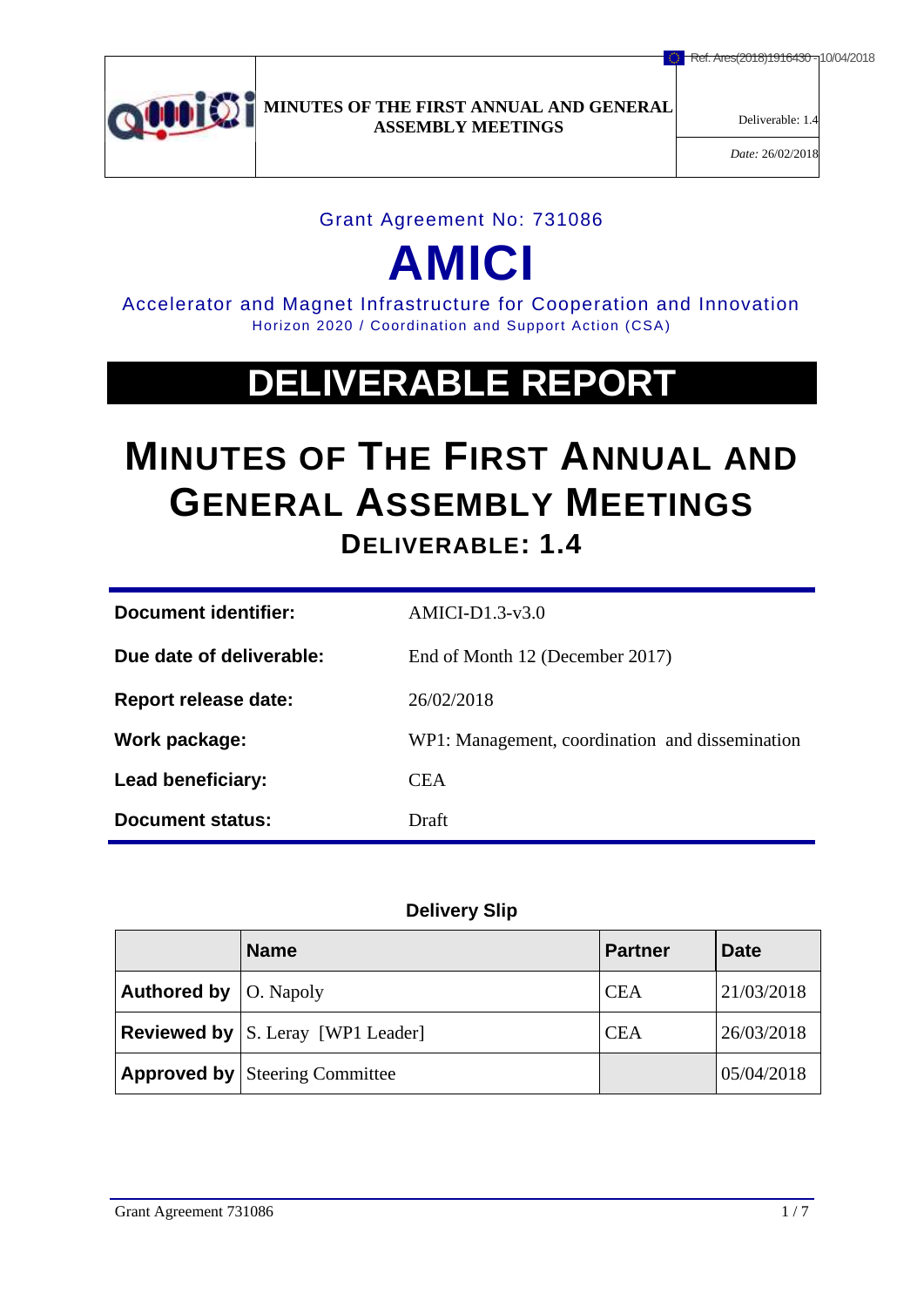

## **Deliverable:**

Minutes of the First Annual and General Assembly Meetings

## **Executive summary:**

*The AMICI project held its First Annual Meeting on 21 st January 2018 in Uppsala, at the premises of the Uppsala University. Presentations of the general status of AMICI and of the five Work Package progress reports were given from 9:00 until 16:00, and were followed by a special session about 'The Technological Facilities that build Europe's Research Infrastructures'. The open meeting gathered about 60 participants representing all the AMICI beneficiary institutions, European industries, Swedish agencies, and in the presence of the AMICI EC Officer. It was followed by the second meeting of the AMICI Advisory Group with 8 of its 14 members present or represented. The closed meeting of the General Assembly representing the 10 beneficiaries was hold on 22nd February.*

*An AMICI Workshop at the same location, where working sessions were organised for the five Work Packages with about 35 participants, preceded the First Annual Meeting, on 20th February from 8:30 to 18:30.*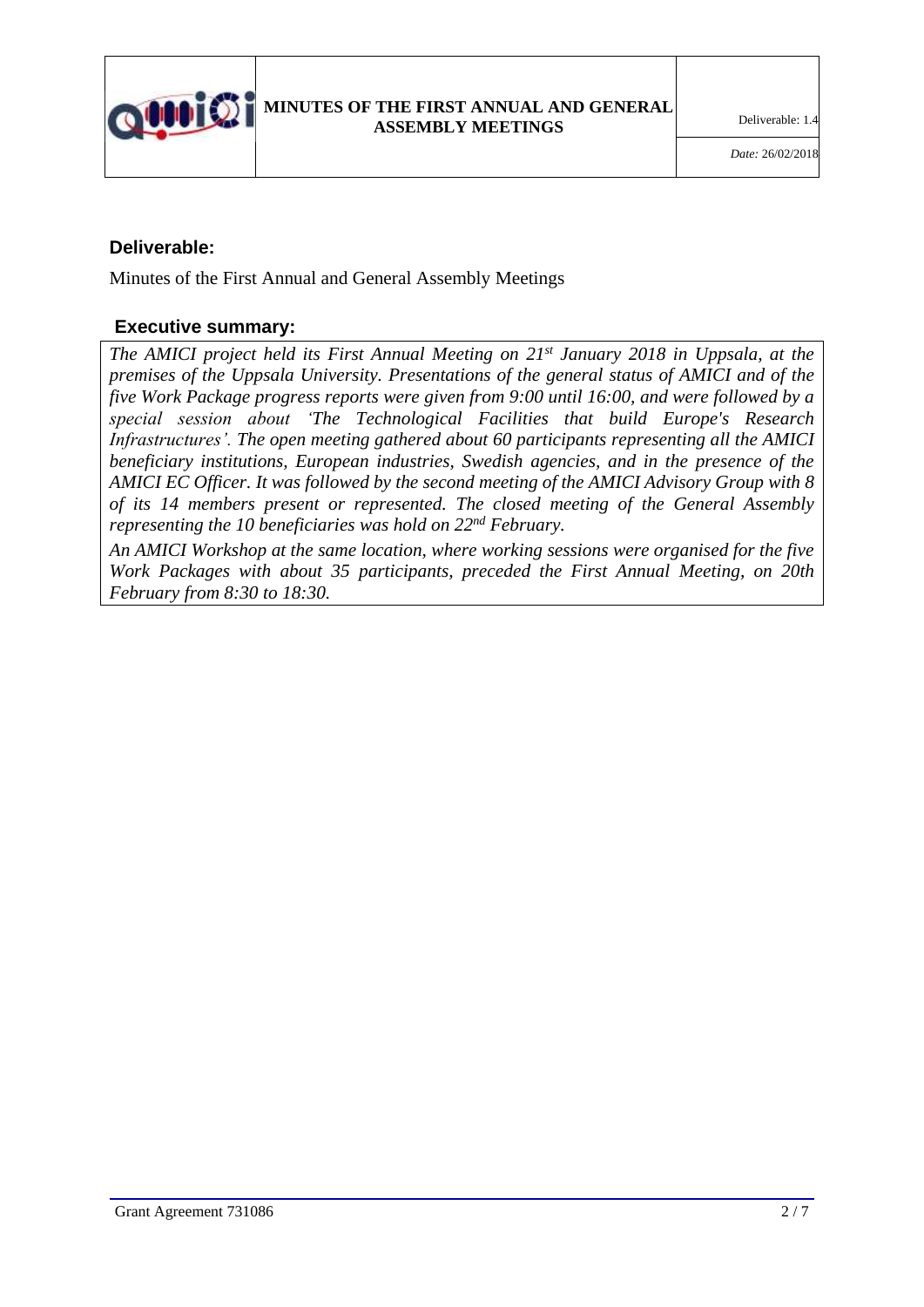

## **1. INTRODUCTION**

As foreseen by the Grant Agreement, the AMICI project held its first annual meeting on 21<sup>st</sup> February 2018 in Uppsala, at the premises of the Uppsala University. The goal of the meeting was to report on the progress of each Work Packages and to obtain response from the Advisory Group. The second meeting of the General Assembly followed on the next morning.

All details from the kick-off meeting, including timetable, presentations, participants and satellite meetings can be consulted on the public Web-based [Indico](https://indico.uu.se/event/445/overview) site of this event.

## **2. AGENDA**

The agenda of the First Annual Meeting is given below.

#### Wednesday, 21 February 2018

| $08:45 - 09:00$            | Welcome address<br>Location: Å10132                                                                                                                                                  |  |  |  |
|----------------------------|--------------------------------------------------------------------------------------------------------------------------------------------------------------------------------------|--|--|--|
| $09:00 - 09:30$            | Introduction to AMICI First Annual Meeting 30'<br>Speaker: Olivier Napoly (CEA)<br>Material: Slides [8]                                                                              |  |  |  |
| $09:30 - 10:00$            | Presentation of Work Package 1 "Management" 30'<br>Speaker: Sylvie Leray (CEA)<br>Material: Slides [*]                                                                               |  |  |  |
| $10:00 - 10:45$            | Presentation of Work Package 3 "Cooperation" 45'<br>Speaker: Hans Weise (DESY)<br>Material: Slides [8]                                                                               |  |  |  |
| $10:45 - 11:15$            | Coffee break                                                                                                                                                                         |  |  |  |
| $11:15 - 12:00$            | Presentation of Work Package 4 "Innovation" 45'<br>Speaker: Anthony Gleeson (STFC)<br>Material: Slides [8]                                                                           |  |  |  |
| $12:00 - 13:00$            | Lunch                                                                                                                                                                                |  |  |  |
| $13:00 - 13:45$            | Presentation of Work Package 5 "Industrialisation" 45'<br>Speaker: Pasquale Fabbricatore (INFN)<br>Material: Slides (8)                                                              |  |  |  |
| $13:45 - 14:45$            | FREIA visit 1h0'                                                                                                                                                                     |  |  |  |
| $14:45 - 15:15$            | Coffee break                                                                                                                                                                         |  |  |  |
| $15:15 - 16:00$            | Presentation of Work Package 2 "Strategy" 45' ( Å10132 )<br>Speakers: Walid Kaabi (CNRS), Tord Ekelöf (FREIA/UU)<br>Material:<br>Slides $\boxed{\bullet}$ $\boxed{\ast}$             |  |  |  |
| $16:00 - 17:30$            | The Technological Facilities that build Europe's Research Infrastructures: General Information<br>meeting on AMICI                                                                   |  |  |  |
|                            | 16:00<br>Overview on the AMICI strategy for consolidating the exploitation of the European<br>Technology Infrastructure 20'<br>Speaker: Olivier Napoly (CEA)<br>Material: Slides [8] |  |  |  |
|                            | 16:20<br>Contributions from the European Technological Facilities to the construction of ESS 20'<br>Speaker: Roland Garoby (ESS)<br>Material:<br>Slides [#]                          |  |  |  |
|                            | 16:40<br>European Commission's views on the aims of AMICI 20'<br>Speaker: Patricia Postigo McLaughlin (EC)<br>Material:<br>Slides [*]                                                |  |  |  |
|                            | 17:00<br>Discussion 30'                                                                                                                                                              |  |  |  |
| 17:30 - 18:30              | <b>Advisory Group Meeting</b><br>Location: Å10132                                                                                                                                    |  |  |  |
| 19:00 - 22:00              | Social Dinner<br>Location: Stockholm Nation                                                                                                                                          |  |  |  |
| Thursday, 22 February 2018 |                                                                                                                                                                                      |  |  |  |
| $09:00 - 10:30$            | General Assembly Meeting<br>Location: Å1203<br>Material: slides 1                                                                                                                    |  |  |  |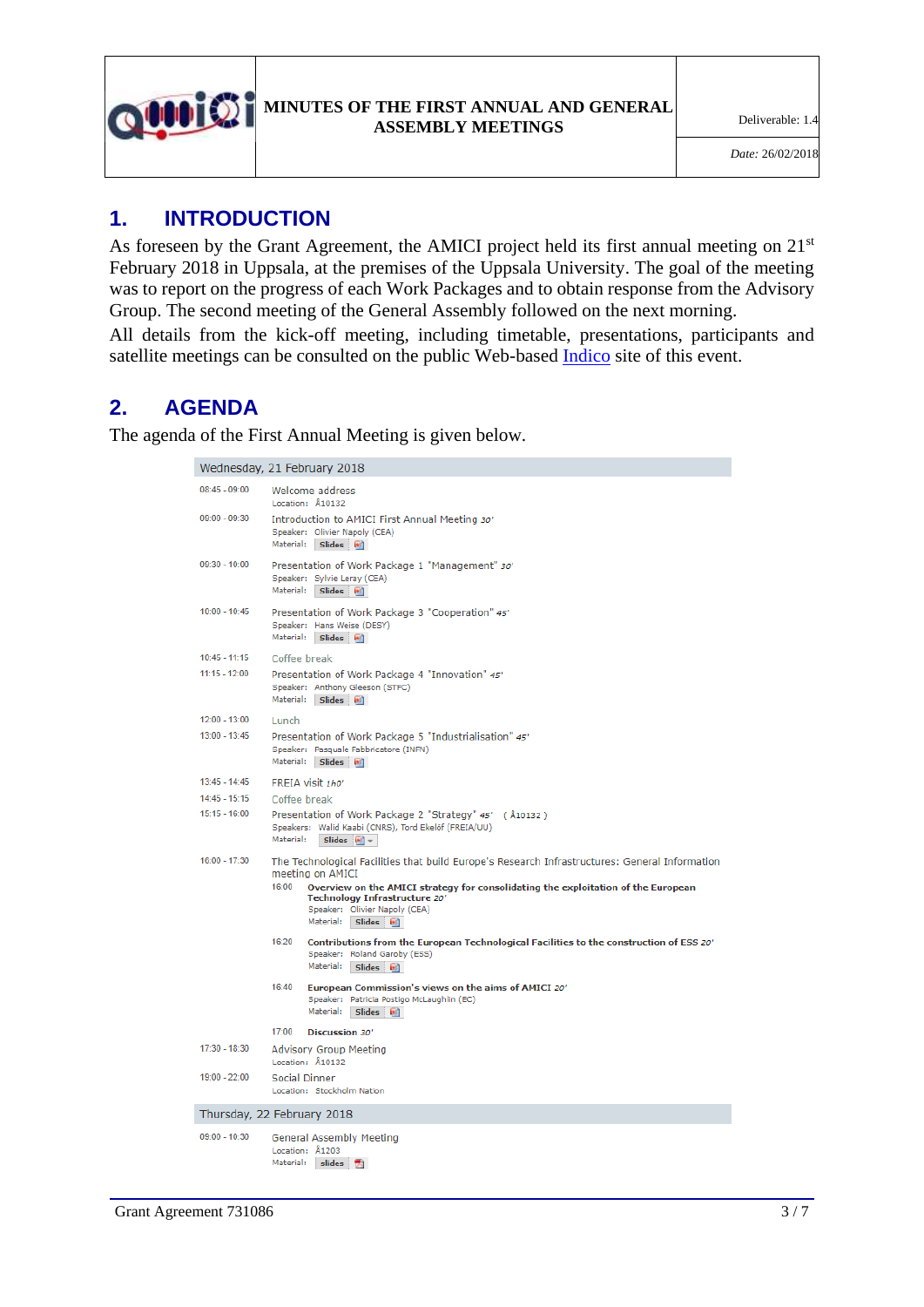

## **3. PARTICIPATION**

The open meeting, between 8:45 and 17:30, gathered about 60 participants representing the 10 AMICI beneficiary institutions, companies that are now associated to the work performed in AMICI and science and industry policy makers:

| Institute $#1$                     | <b>CEA</b>     | 9  |
|------------------------------------|----------------|----|
| Institute $#2$                     | <b>CERN</b>    | 3  |
| Institute $#3$                     | <b>DESY</b>    | 3  |
| Institute $#4$                     | <b>INFN</b>    | 7  |
| Institute $#5$                     | <b>IFJ PAN</b> | 3  |
| Institute $#6$                     | <b>CNRS</b>    | 3  |
| Institute $#7$                     | <b>STFC</b>    | 3  |
| Institute $\#8$                    | UU             | 5  |
| Institute $#9$                     | <b>PSI</b>     | 1  |
| Institute $\#10$                   | <b>KIT</b>     |    |
| Companies                          |                | 14 |
| Science and industry policy makers |                | 5  |

*Table 1: Distribution of the number of participants*

## **4. SATELLITE MEETINGS**

Several satellite meetings took place on the same site.

## **4.1. AMICI WORKSHOP**

An AMICI Workshop took place on  $20<sup>th</sup>$  January from 8:30 to 18:30. Working group sessions were organised by the four operational Work Packages with about 35 AMICI collaborators from the 10 Institutes to discuss and better define the Work Package objectives and work plan ahead of the kick-off meeting presentations. The presentations from the Workshop are available on the [Indico](https://indico.uu.se/event/445/overview) site.

## **4.2. ADVISORY GROUP MEETING**

The AMICI Advisory Group (AG) held its second meeting, from 17:30 to 18:30, after the adjournment of the AMICI kick-off meeting. Out of 14 AG members representing Research Infrastructure (1), overseas laboratories (2) and European industry (11), 6 members were present and 2 members were represented. Klas Elmquist, representing Mikael Lindholm from Scandinova (Sweden), chaired the meeting. The discussion focused on the following points:

- Strategy: expectations on the content of the Accelerator and SC Magnet 'Technological Roadmap'
- Cooperation: expectations about the mode of association of Industry or Companies to a future Accelerator and SC Magnet 'Technology Infrastructure'
- Innovation: expectations about the ongoing market survey processes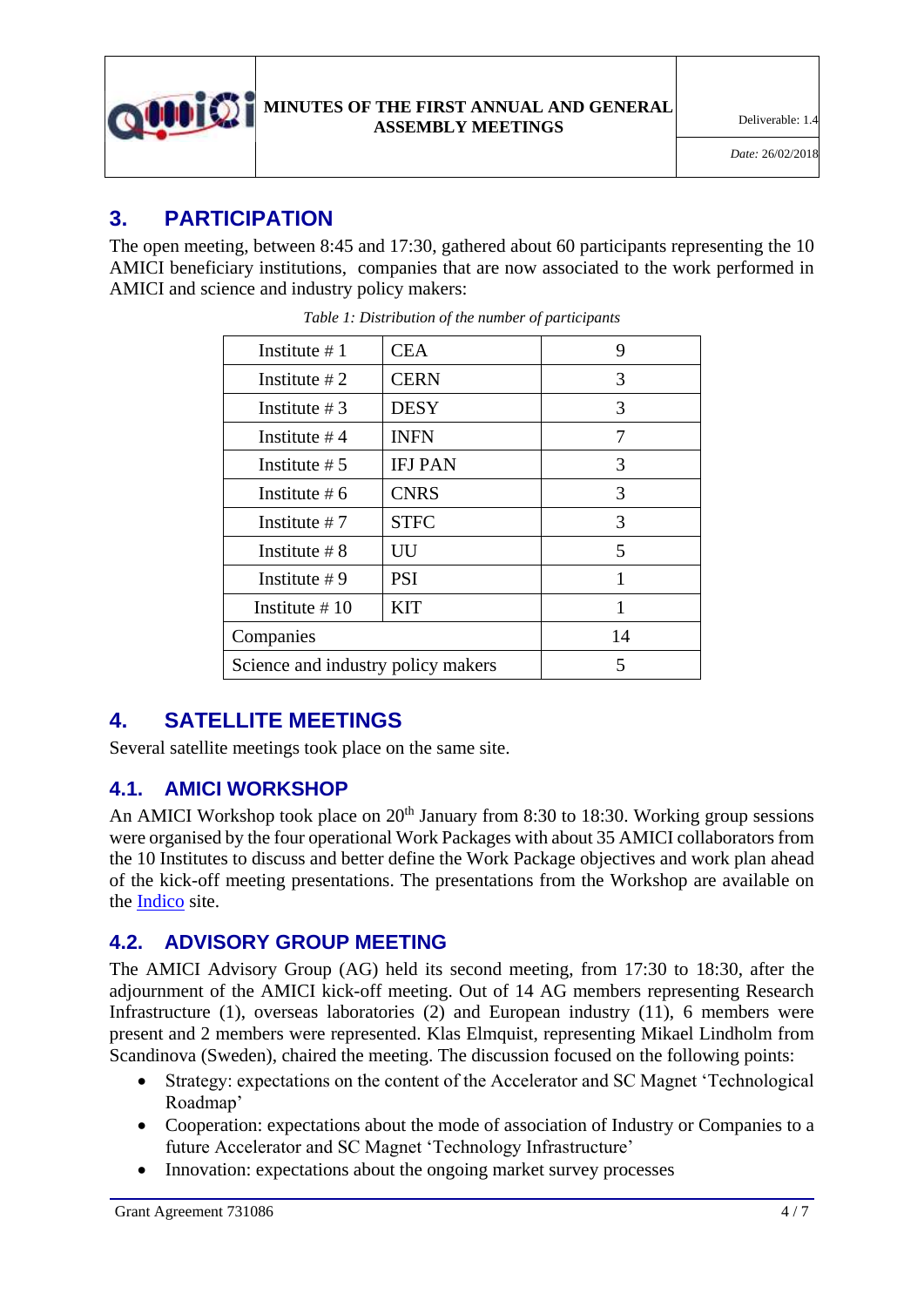

• Industrialization: validity and scope of the Academia-Industry 'subsidiarity' principle (e.g. prototyping in Industry rather that at Institutes).

## **4.3. GENERAL ASSEMBLY MEETING**

The AMICI second General Assembly meeting was held on February 22<sup>nd</sup>, 2018 from 9:00 to 10:30 in the Ångström Laboratory (Uppsala University). The following participants attended the meeting remotely: J-L. Biarrotte (CNRS), A-I. Etienvre (CEA), P. Fabbricatore (INFN, WP5).

### **Agenda:**

- 1) Status of the AMICI project and First Annual Meeting (O. Napoly),
- 2) Status of the AMICI administrative matters (S. Leray),
- 3) Report from the Advisory Group chair (M. Lindholm),
- 4) Discussion about the Funding, the Status and Rules of a future Technology Infrastructure,
- 5) Discussion about the Eligibility Criteria to a future Technology Infrastructure,
- 6) Any Other Business.

### **Minutes:**

## **1) Status of the AMICI project and First Annual Meeting (O. Napoly)**

#### *The presentation of the GA meeting which can be uploaded [here.](https://indico.uu.se/event/445/session/4/material/0/0.pdf)*

O. Napoly reported the main achievements performed within the first year of the project in the different Work Packages and stressed that:

- the capacities of the AMICI Technical Platforms were described in detail (under different formats: [website](http://eu-amici.eu/technology_infrastructure/search?q) and [posters\)](https://espace.cern.ch/amici/Public%20Documents/Forms/AllItems.aspx?RootFolder=%2Famici%2FPublic%20Documents%2FWP3%2FPosters&FolderCTID=0x0120007AFEA6CBE391714B85BA6BB9D946D04F&View=%7B85A8230C%2D8F6C%2D4782%2DB6C1%2DB3590F1D4D9C%7D),
- the individual status, operating and economical models as well as the sustainability challenges of the AMICI partners' Technological Facilities were clarified and explained,
- direct contact was established with the first round of companies, volunteering companies were enrolled in the relevant AMICI tasks (in the aftermath of the [AMICI Partner and](https://agenda.infn.it/conferenceDisplay.py?confId=13033)  [Industry Days for Scientific Technology Infrastructure\)](https://agenda.infn.it/conferenceDisplay.py?confId=13033),
- a few industry specific needs were addressed (e.g.: creation of a Call for Tenders web [repository\)](http://eu-amici.eu/industry_involvement/tendering).

O. Napoly also presented the main issues to be addressed during the second year:

- laying down a proposal for the organization of the Technology Infrastructure,
- elaborating the accelerator and SC magnet technological roadmap,
- articulating the needs for co-innovation technical platforms,
- identifying the existing barriers and recommending actions to simplify and support the access of industry to the Technology Infrastructure.

IP management was acknowledged as a particularly important issue and a possible barrier for industry involvement. Since this issue is also addressed in ARIES and FuSuMaTech, it was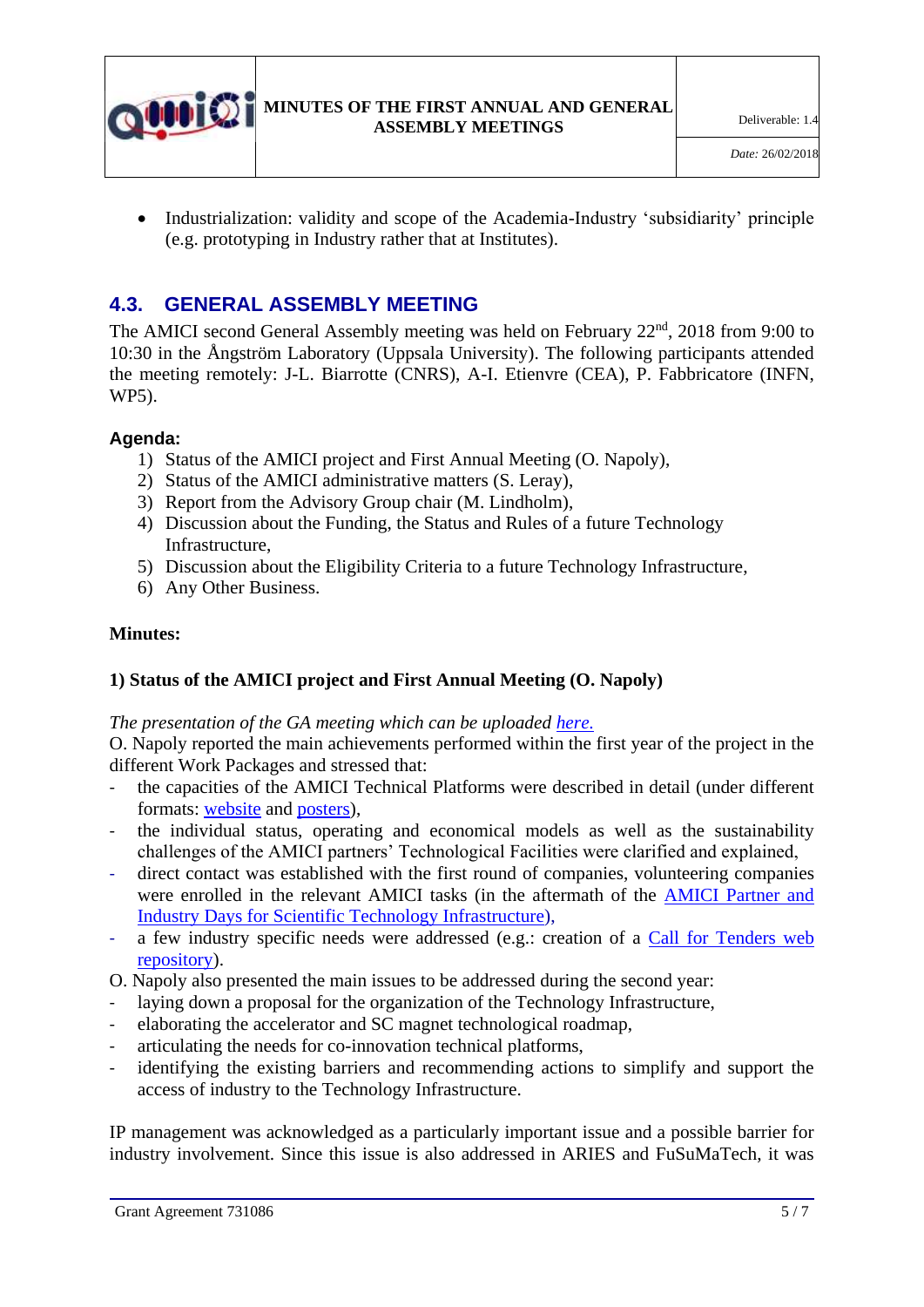

suggested to have common discussions in order to develop schemes that could be adopted by the different projects.

J-L Biarrotte proposed to make a list of the different tools that are available in Europe and allow to improve partnership with industry.

The status of milestones and deliverables for the different tasks was also shown.

## **2) Discussions linked to WP3 (discussions about the funding, the status and rules of a future Technology Infrastructure, the eligibility criteria to a future Technology Infrastructure)**

The General Assembly was invited to give their opinion on the creation of a new organization allowing, "at some level" (to be specified at a later stage), for, at least, organized relationships, dynamical planning and strategy coordination, and ideally tending to coordinate an entry point for the industry. A proposal for this new organization could be made at the end of the AMICI project.

A. Willner stressed that it is necessary to define clear goals before proposing an organization.

The necessary complementarity with other projects in the domain of accelerators and magnets was emphasized.

Different options for the future of AMICI were considered:

- apply for the ESFRI list as a distributed Technology Infrastructure
- apply to a specific call in the last year of H2020 and/or a programme in FP9.

By mid-term of the project, we should have a clear idea on the follow-up.

It was stressed that our identity as an "Infrastructure" is different from the other ESFRI projects, which are Research Infrastructures operated for the benefits of a specific scientific community. T. Ekelöf qualified it as a "meta-organization" of Technological Facilities which profits different scientific communities.

M. Morandin emphasized that it is important to begin to list the activities that AMICI would like to be supported by EC although detailed propositions will be available only at the end of AMICI.

It was proposed to convene another General Assembly meeting within 3 months to further discuss the possibilities of future funding.

## **3) Status of the AMICI administrative matters (S. Leray)**